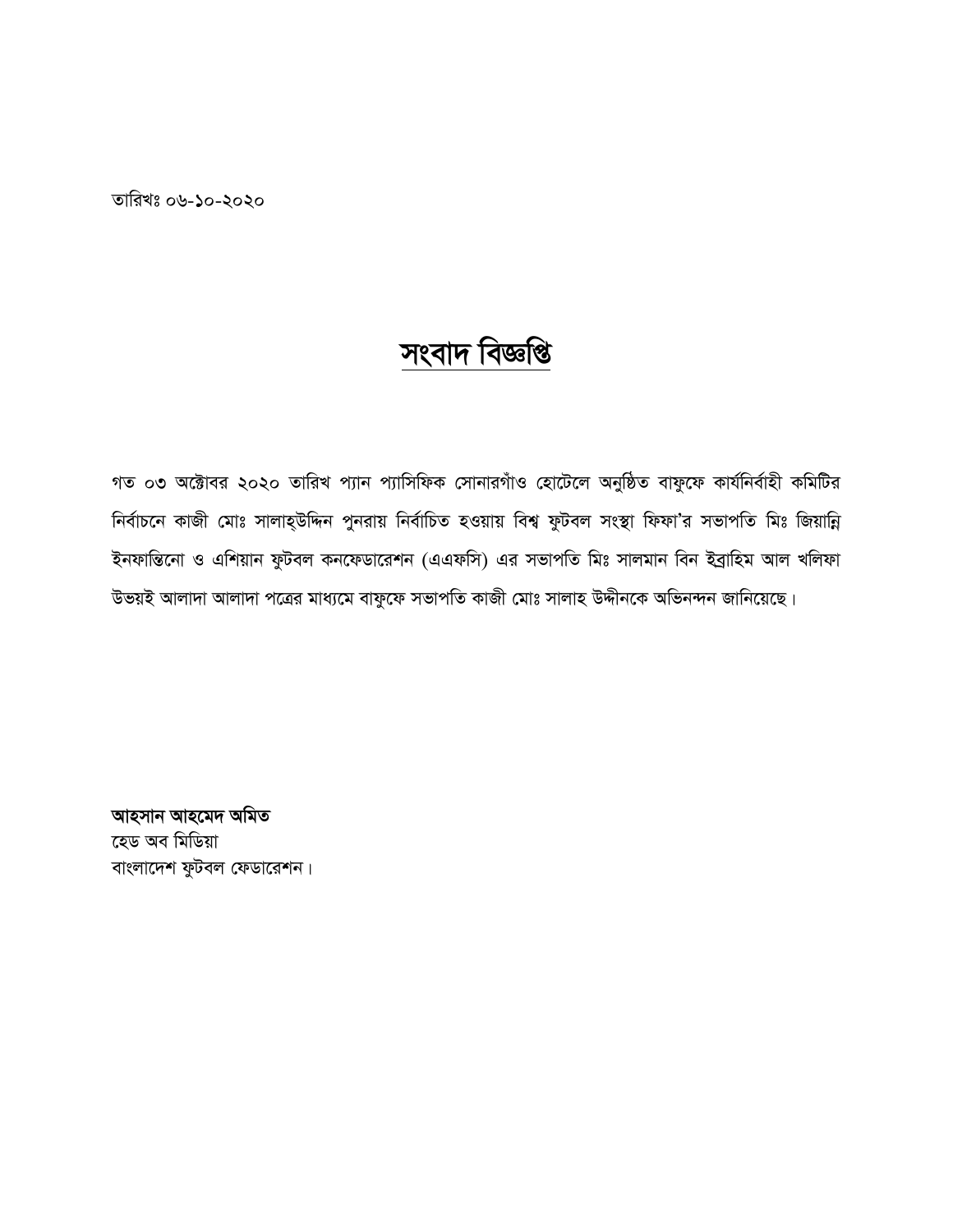

**AFC President** FIFA Senior Vice President

05 October 2020 SS/WJ

**Mr. Kazi Md. Salahuddin President Bangladesh Football Federation**

Dear President,

It is my pleasure to extend to you my personal congratulations and best wishes on your re-election as the President of the Bangladesh Football Federation for the term 2020-24, at its Elective Congress held on 03 October 2020 in Dhaka.

Your election is a testimony of the faith, the Bangladeshi football family has in your abilities and I assure you of my full support.

I look forward to meeting you soon.

With my warmest personal regards,

 $\overline{\mathcal{L}}$ 

**SALMAN BIN EBRAHIM AL KHALIFA**

AFC House, Jalan 1/155B, Bukit Jalil, 57000 Kuala Lumpur, Malaysia t: +603 8994 3388 | f: +603 8994 2689 | e: salman.ebrahim@the-afc.com